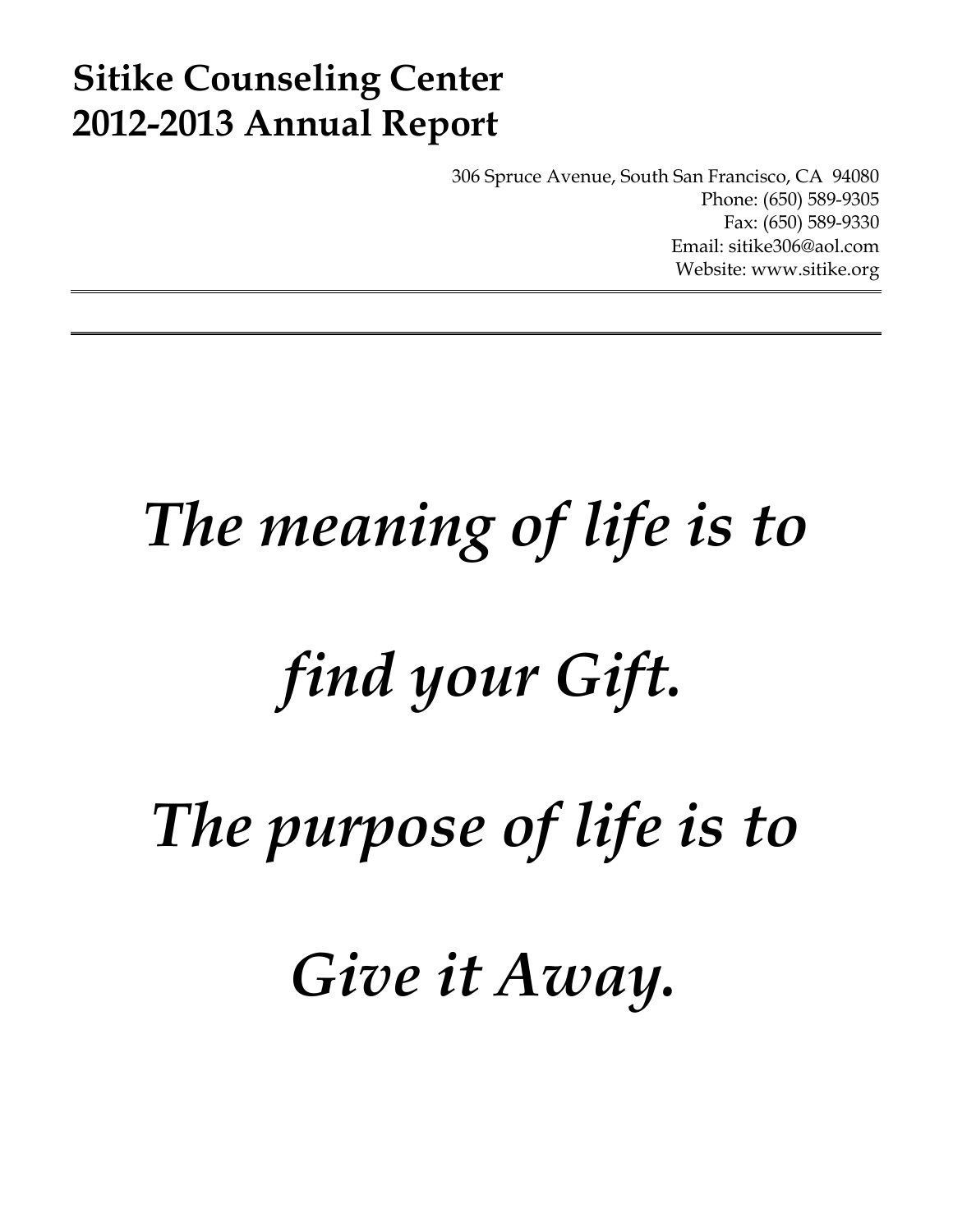| Demographic Summary of All Clients |                                                   |                                         |  |
|------------------------------------|---------------------------------------------------|-----------------------------------------|--|
|                                    |                                                   |                                         |  |
| <b>Sex</b>                         | Ethnicity                                         | Residence                               |  |
| Age                                | Asian & Pacific Islander  24%<br>Euro American33% | Burlingame3%<br>South San Francisco 35% |  |

### *Drugs of Choice*

| Methamphetamine 11% |
|---------------------|
|                     |
|                     |

### *Discover Recovery Program*

The Discover Recovery Program is a three- to twelve-month outpatient program for adult men and women. Clients attend two to four times per week based on their individual need. The program utilizes the evidence-based work of Lisa M. Najavits, PhD, a Professor of Psychiatry and the author of Seeking Safety. The curriculum links recovery from substance abuse with recovery from mental and emotional challenges and providing guidance for both.

The program combines informational lectures on addiction and mental and physical health-related issues, psycho education group process, workbook exercises and individual counseling to provide comprehensive treatment. Clients are assessed for additional occupational, housing, literacy and health care needs and are linked to appropriate services.

Clients assessed .............................. 124 Successful completion .................. 58%

| <b>Sex</b> | Ethnicity                                     | <b>Residence</b>        |
|------------|-----------------------------------------------|-------------------------|
|            |                                               |                         |
|            | Asian & Pacific Islander  25%   Burlingame 3% |                         |
|            |                                               |                         |
|            |                                               |                         |
| Age        |                                               |                         |
|            |                                               |                         |
|            |                                               | San Francisco11%        |
|            |                                               |                         |
|            |                                               | South San Francisco 34% |
|            |                                               |                         |
|            |                                               |                         |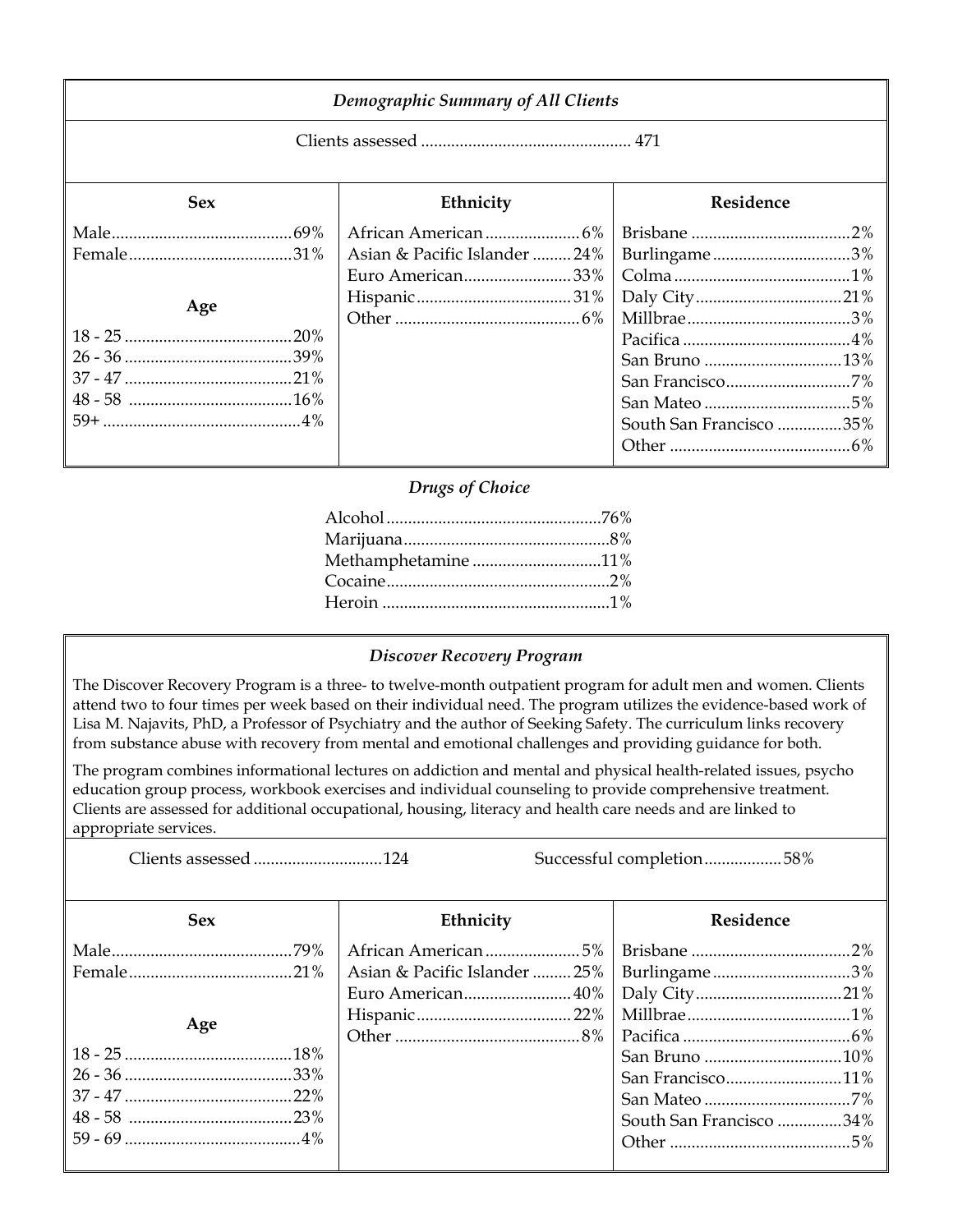## *Women's Day Treatment Program*

The Women's Intensive Day Treatment Program is a gender-specific structured, three-phase program with individualized, comprehensive, and intensive services. Women attend three to five days per week, four hours per day, for a minimum of three months to a maximum of one year. Transportation to and from the facility and on-site therapeutic day care for the attendees' children (age five and under) are provided, along with one hot nutritionally balanced meal. The program utilizes the evidence-based work of Dr. Stephanie Covington, a clinician, author, organizational consultant, and lecturer who is recognized for her pioneering work in the area of women's trauma and other issues.

The program includes group and individual therapy; case management; 12-step meeting attendance monitoring; women's health education; parenting & child development education; relapse prevention; vocational rehabilitation; anger management, reading, writing, and math classes and General Education Diploma (GED) preparedness.

| Number of women receiving their GED: 2 |           |  |           |  |
|----------------------------------------|-----------|--|-----------|--|
| <b>Sex</b>                             | Ethnicity |  | Residence |  |
|                                        |           |  |           |  |
| Age                                    |           |  |           |  |
|                                        |           |  |           |  |
|                                        |           |  |           |  |
|                                        |           |  |           |  |
|                                        |           |  |           |  |
|                                        |           |  |           |  |

## *"Learn from others' mistakes. You can't live long enough to make them all yourself."*

| <b>First Offender Drinking Driver Program</b>                                                                                                                                                                                                                                            |                               |                         |  |  |
|------------------------------------------------------------------------------------------------------------------------------------------------------------------------------------------------------------------------------------------------------------------------------------------|-------------------------------|-------------------------|--|--|
| The First Offender Drinking Driver Program provides education and counseling over the course of 3, 6 or 9 months.<br>The goals of the program are to prevent continued driving while under the influence and to intervene in the<br>progressive development of the disease of addiction. |                               |                         |  |  |
|                                                                                                                                                                                                                                                                                          |                               |                         |  |  |
| <b>Sex</b>                                                                                                                                                                                                                                                                               | Ethnicity                     | Residence               |  |  |
|                                                                                                                                                                                                                                                                                          |                               |                         |  |  |
|                                                                                                                                                                                                                                                                                          | Asian & Pacific Islander  24% | Burlingame3%            |  |  |
|                                                                                                                                                                                                                                                                                          |                               |                         |  |  |
| Age                                                                                                                                                                                                                                                                                      |                               |                         |  |  |
|                                                                                                                                                                                                                                                                                          |                               |                         |  |  |
|                                                                                                                                                                                                                                                                                          |                               |                         |  |  |
|                                                                                                                                                                                                                                                                                          |                               | San Bruno 14%           |  |  |
|                                                                                                                                                                                                                                                                                          |                               |                         |  |  |
|                                                                                                                                                                                                                                                                                          |                               |                         |  |  |
|                                                                                                                                                                                                                                                                                          |                               | South San Francisco 37% |  |  |
|                                                                                                                                                                                                                                                                                          |                               |                         |  |  |